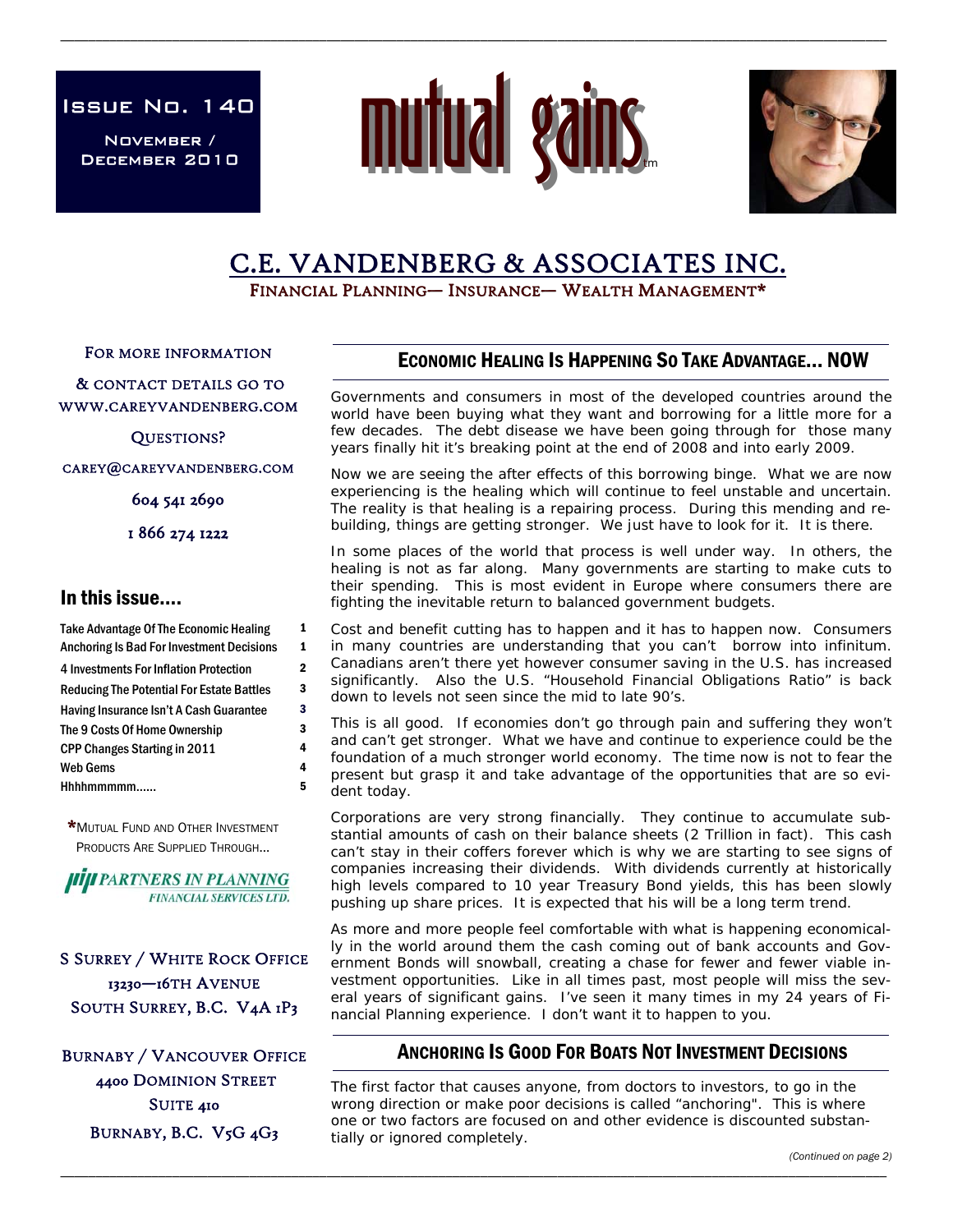#### Page 2

#### *(Continued from page 1)*

One area of anchoring is how we humans intuitively associate higher income and sunshine with happiness. As a result, we dramatically overestimate the impact that an increase in income or living in warmer climates has on our happiness despite neither being supported by facts.

\_\_\_\_\_\_\_\_\_\_\_\_\_\_\_\_\_\_\_\_\_\_\_\_\_\_\_\_\_\_\_\_\_\_\_\_\_\_\_\_\_\_\_\_\_\_\_\_\_\_\_\_\_\_\_\_\_\_\_\_\_\_\_\_\_\_\_\_\_\_\_\_\_\_\_\_\_\_\_\_\_\_\_\_\_\_\_\_\_\_\_\_\_\_\_\_\_\_\_\_\_\_\_\_\_\_\_\_\_\_\_\_\_\_\_\_\_\_

Another is the mistake to focus only on past performance of an investment ignoring all the other significant positives and catalysts that will most likely propel the investment to significant future outperformance.

Human nature's anchoring tendencies also cause us to only look at high profile or recent events, in other words, easily accessible data. Consider this. After significant media coverage on a plane crash relatively close to home, many people will be reluctant to fly and in it's place take the car for their planned long-distance trip. The chances of dying in a car accident are exponentially higher than when flying a similar distance yet anchoring convinces us otherwise, despite the facts.

A fault closely associated to this is that we tend to give more recent information higher weight. This leads to chase investments that have done well in the past. The most recent "chase, crash and burn" of this is when I saw people throwing money at tech investments. Nobody wanted to miss out on something everyone else was making money at. The end result is that most people lost significantly and will never recover fully.

Another deadly bias is falling victim to stereotype investments rather than looking at cold, hard facts. For instance, investors often dismiss boring, old style investments in favour of the something that has a more powerful sounding story. Stories stir emotions and often it's the story that we buy rather than a solid investment.

Add to all those things the most costly trait of human nature which is overconfidence. This is true of military and political leaders. It's just as true of CEOs as it is lawyers, doctors and investors. It's been said of both successful military commanders and top investors that one of their common traits is humility. This gives them a constant awareness that they may be wrong. As a result, they're always open to new evidence that contradicts preconceptions and existing views. In this environment particularly it's important to think about strategies to avoid traps of human nature that can steer us astray and sabotage our future success.

# 4 NICHE INVESTMENTS FOR YOUR OPTIMUM INFLATION PROTECTION

As governments in the developed world try to deal with the huge deficits and debt that was run up to keep the recession from turning into a depression, inflation will become a growing concern . Many investment strategists and economists believe that governments globally, including ours, will be faced with a number of difficult choices to curtail and fix their deficits and debt. These are; raise taxes, reduce services, make our economies far more productive and efficient or let inflation run higher. The last choice is by far the easiest path politically. With the sheer size of the debt problems there may prove to be only one option. That is to inflate our way out of debt.

To insulate and protect against inflation there are 4 niche investment areas that do perform well and even thrive in an inflationary world:

Inflation Indexed (Real Return) Bonds— With these you get a fixed rate of interest like all other fixed income investments such as bank deposits and regular government bonds. However, with Inflation Indexed Bonds you enjoy an additional rate of interest that is adjusted as inflation rises. In effect, 2 interest rates rather than one.

Corporate and High Yield Bonds— Higher inflation is typically accompanied by economic growth and high yield companies are leveraged to this growth. This translates to credit improvement for corporate bonds pushing the price of these bonds higher. You get a healthy stream of interest PLUS capital gains potential.

Commercial Real Estate— Over time, rents and cash flows on real estate grow at the rate of inflation. The faster inflation is going up, the faster commercial rental income is increasing. This in turn pushes up the price of the underlying asset. If there are sharp increases of inflation with a corresponding quick increase in interest rates, commercial real estate will see a short term set back however as inflation continues upward, commercial real estate becomes an excellent alternative to bank deposits and government bonds.

Infrastructure— This is the most exciting investment area. It is an emerging trend that will become bigger and bigger as governments try to build bridges, roads, highways, dams etc. Many will be done as a P3 (Public Private Partnership) which is business and government working together on a common infrastructure project. These will all be done with some form of revenue sharing, most often through user tolls. Once the asset is built the tolls are collected for decades and as inflation increases the tolls will increase to match inflation. It might be annoying to pay the toll but what could be better than being on the other end as a shareholder of the companies that collect these tolls, paying a portion of them to you as a shareholder.

\_\_\_\_\_\_\_\_\_\_\_\_\_\_\_\_\_\_\_\_\_\_\_\_\_\_\_\_\_\_\_\_\_\_\_\_\_\_\_\_\_\_\_\_\_\_\_\_\_\_\_\_\_\_\_\_\_\_\_\_\_\_\_\_\_\_\_\_\_\_\_\_\_\_\_\_\_\_\_\_\_\_\_\_\_\_\_\_\_\_\_\_\_\_\_\_\_\_\_\_\_\_\_\_\_\_\_\_\_\_\_\_\_\_\_\_\_\_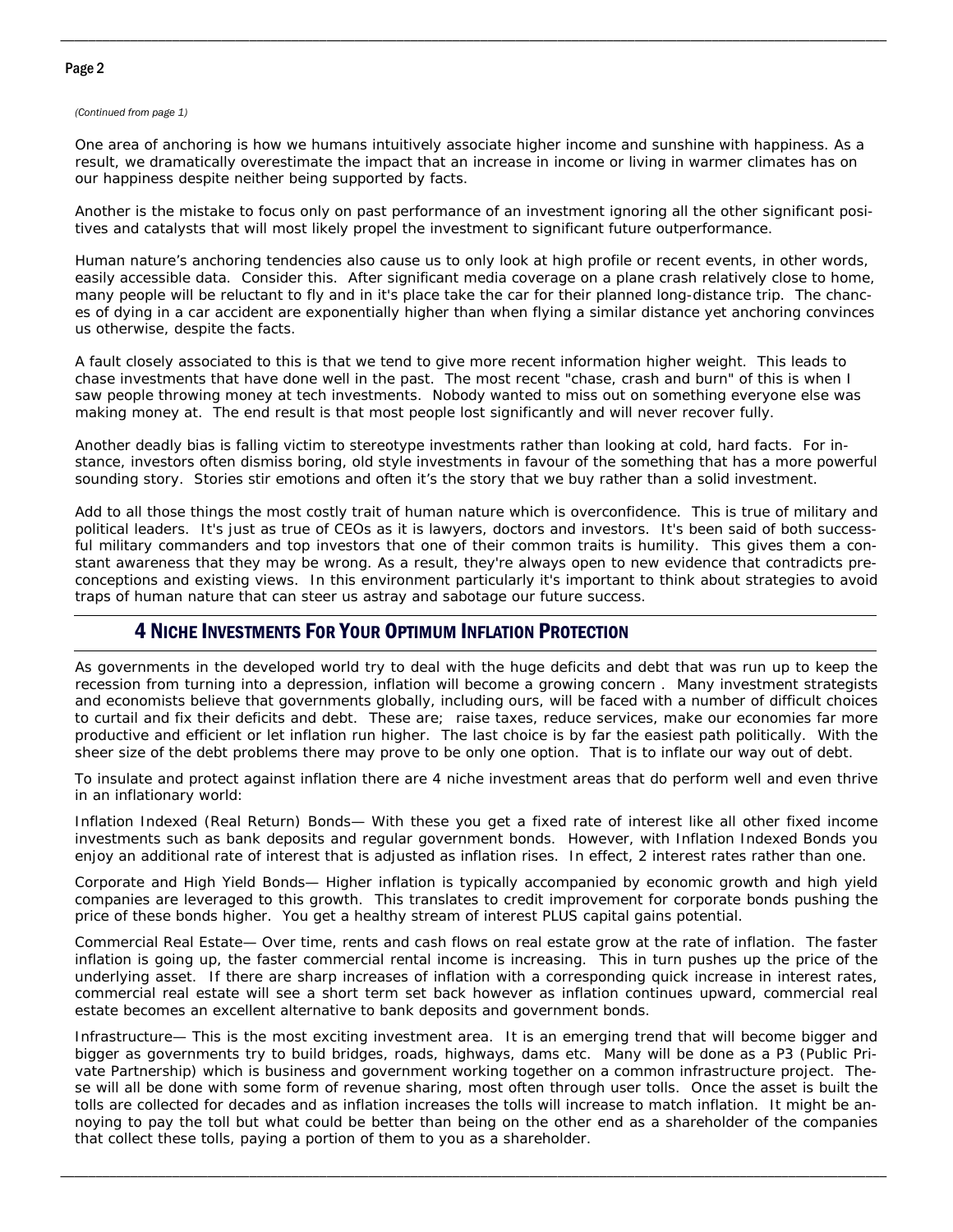#### REDUCING THE POTENTIAL FOR ESTATE LEGAL BATTLES

The main objective of "Estate Planning" is to preserve estate assets when you pass on as well as making sure the money goes were you want it to. There are several ways to do this however, even if all the strategies have been used to reduce tax liability and probate costs, these best efforts can be totally useless if the estate is fought over and winds up in court.

\_\_\_\_\_\_\_\_\_\_\_\_\_\_\_\_\_\_\_\_\_\_\_\_\_\_\_\_\_\_\_\_\_\_\_\_\_\_\_\_\_\_\_\_\_\_\_\_\_\_\_\_\_\_\_\_\_\_\_\_\_\_\_\_\_\_\_\_\_\_\_\_\_\_\_\_\_\_\_\_\_\_\_\_\_\_\_\_\_\_\_\_\_\_\_\_\_\_\_\_\_\_\_\_\_\_\_\_\_\_\_\_\_\_\_\_\_\_

Family dynamics, favouritism and second marriages or blended families are the main breeding grounds for sparking estate litigation. All it takes is one disgruntled family member, close friend or any others who believe they are entitled to part of the estate or deserve a bigger piece of the pie.

The risk of someone challenging the Will goes much farther than just the thousands upon thousands of dollars it can cost in legal fees, potentially reducing the amount paid out to the beneficiaries. Estate litigation can also destroy families and create a lifetime of estrangement. Not a good legacy to leave.

Of course, the first defence against this is actually having a Will. After that however…

An "In Terrorem Clause" within your Will can greatly deter litigation. This clause can state that any beneficiary who contests the Will automatically forfeits their portion of the estate. Of course, for this clause to be effective, the beneficiary's potential or desired portion must be valuable enough to be worth pursuing litigation.

Another way, one which is iron clad, is to put investment assets into a "Seg Fund". Seg Funds are investments held with a Life Insurance Company that have various guarantees to protect the estate. On top of that, holding a Seg Fund eliminates the much hated probate fees. However, the key point for our purposes to avoid a potential court challenge by a family member or friend of the deceased. With a Seg Fund you name the beneficiary(ies) on the investment. There can be no court challenge. You can't do that with any other investment you hold.

Ask yourself this. Are you open to sharing amongst your family and friends how your estate will be divided? If not, and you get an uneasy feeling thinking about it, estate litigation could be inevitable outcome.

## HAVING INSURANCE DOESN'T MEAN YOU WILL ALWAYS COLLECT

The most common reason an Insurance Company will deny a death claim is misrepresentation or change in insurability. This is because they find in many cases people don't disclose everything about their health or need to know activities. This is often by mistake however, the insurance company still won't payout.

Post mortem underwriting, used in life insurance you get on your mortgage through your bank, is a significant culprit in this. I strongly advise watching the CBC Market Place video report if you have mortgage life insurance.

### THE 9 COSTS OF HOME OWNERSHIP

The justification I often hear for buying a home is that, "what I will be paying in mortgage payments is the same as my current rent". As many of us who have owned a home know, home ownership costs are much more than that. Below are 9 costs that will occur continually, on top of the mortgage payments.

Heart Costs— When shopping for a home, the purchase price often budgeted for the home increases as the house hunting gets underway. Reality and the picture in the mind's eye often prove to be very different and therefore, at the end of the day, that mortgage payment ends up being more and sometimes much more than what was being paid in rent.

Property Taxes— This can add another \$100, \$200 or \$300 per month to the cost of home ownership. And with governments needing to add more city services in the future, that will increase on an annual basis.

Insurance—When you rent an apartment, basement suite or home, you only need to insure your contents. This is relatively inexpensive. Owning a home means you will need insurance to cover all kinds of disasters like fire, water damage and natural disasters that can bring your home to a pile of rubble.

Appearance— Before you move in you will already have ideas on what you think you simply must change because after all, this is now YOUR HOUSE and when people see your house you want them to know that you have taste. The bathrooms and kitchens are the key targets and expensive targets they are. "We'll have to get rid of those

\_\_\_\_\_\_\_\_\_\_\_\_\_\_\_\_\_\_\_\_\_\_\_\_\_\_\_\_\_\_\_\_\_\_\_\_\_\_\_\_\_\_\_\_\_\_\_\_\_\_\_\_\_\_\_\_\_\_\_\_\_\_\_\_\_\_\_\_\_\_\_\_\_\_\_\_\_\_\_\_\_\_\_\_\_\_\_\_\_\_\_\_\_\_\_\_\_\_\_\_\_\_\_\_\_\_\_\_\_\_\_\_\_\_\_\_\_\_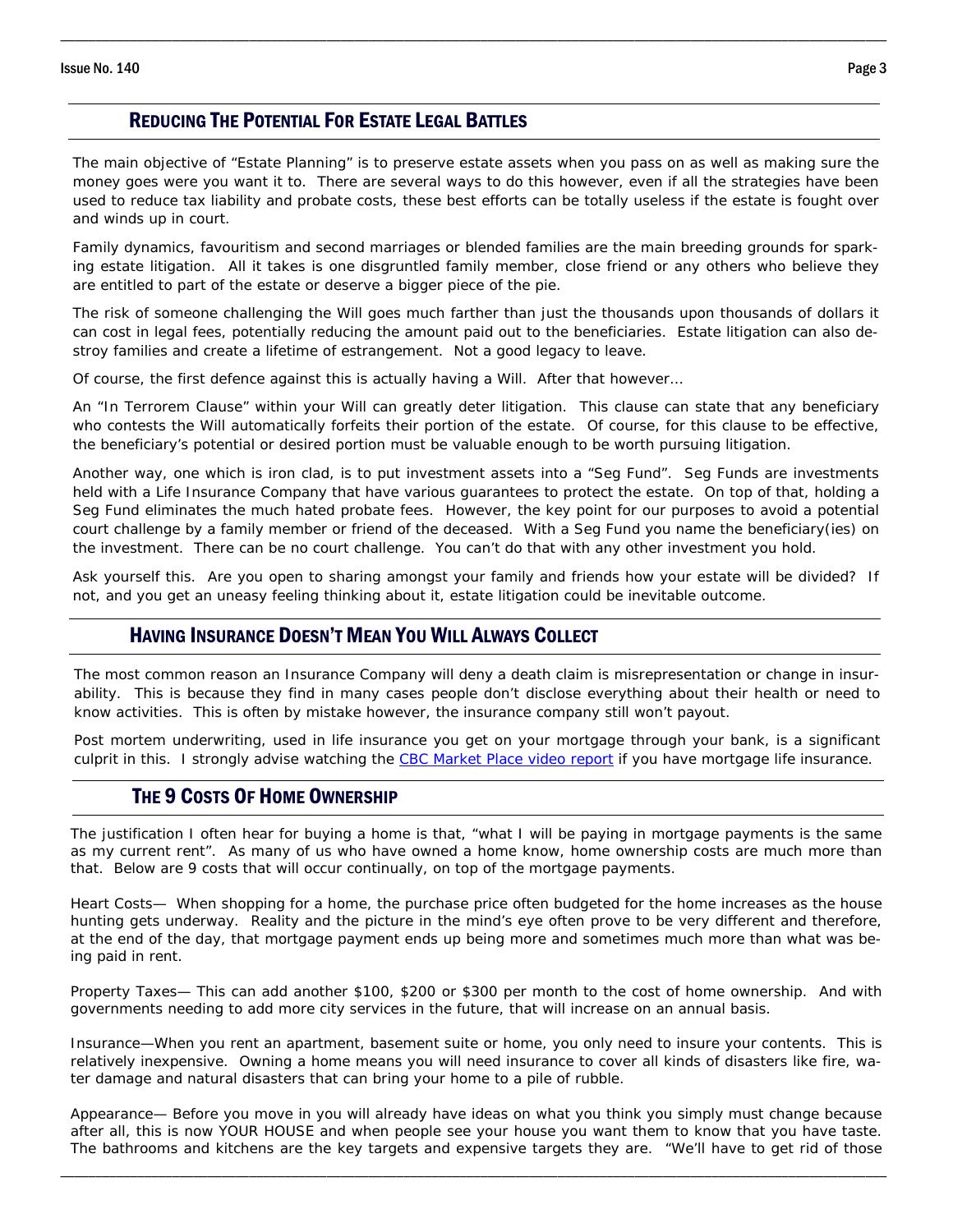#### *(Continued from page 3)*

white appliances and that laminate countertop. Those are so 90's".

The Lawn and Landscaping— If you forego the cost of hiring someone to cut your lawn and keep up the yard, you'll need to buy a lawnmower, weed eater, various garden tools, hoses, sprinklers etc initially. Related to that are the ongoing costs of whatever fertilizers and chemicals you need to keep everything looking green and attractive. Various plants, trees, dirt, edging and other landscaping items may need to be added. Oh yes, add the shed to give you that extra storage space for all that stuff.

\_\_\_\_\_\_\_\_\_\_\_\_\_\_\_\_\_\_\_\_\_\_\_\_\_\_\_\_\_\_\_\_\_\_\_\_\_\_\_\_\_\_\_\_\_\_\_\_\_\_\_\_\_\_\_\_\_\_\_\_\_\_\_\_\_\_\_\_\_\_\_\_\_\_\_\_\_\_\_\_\_\_\_\_\_\_\_\_\_\_\_\_\_\_\_\_\_\_\_\_\_\_\_\_\_\_\_\_\_\_\_\_\_\_\_\_\_\_

Add-Ons— When buying an older home things like closing in the garage or doing an addition to make more living space seem to be common. You'll pay more on your property taxes assuming you got the building permit.

Maintenance— This is the broadest category and it keeps on going. The costs are a combination of big hits to the your finances and nickel and diming you to death. Things like furnaces, roofs, hot water tanks, and large appliance don't last as long as they used to. Then there's repainting, re-staining the deck and the myriad of smaller things that eat your cash. Also, the eventual updating you will need to do to kitchens and bathrooms if you didn't do them shortly after you moved in.

Time— Unless you hire someone to do everything around the house, this is your most precious expense. When you go from renting to owning a house, you will notice that you just don't have as much time as you did when you were renting.

Buyer Demands— This is actually all of the items before this one. If you didn't update, replace, fix and spend time making sure all of the previous items were taken care, when you sell you will get a lot less money. The building structure will depreciate over time. All that is actually appreciating is the land underneath.

### CPP CHANGES STARTING IN 2011 YOU SHOULD KNOW ABOUT

Currently you can take your CPP as early as age 60. However, for every month you start collecting before your 65th birthday, your CPP income is reduced by 0.5% . Start taking your CPP on your 60th birthday and that equals a 30% reduction in monthly CPP dollars coming to you.

You can also delay receiving your CPP and wait until as late as 70. Under today's rules, your pension is increased by 0.5% for every month after your 65th birthday you wait to collect CPP. Again, to a maximum of 30% in total.

Starting in 2012, new pre-age 65 CPP collectors will receive a reduction in their CPP income to a maximum of 36% less by 2016. This results in a maximum reduction of 36%. New CPP collectors after age 65 will see their benefits increase by 0.7% per month starting in 2011. This change will mean as much as a 42% increase in CPP benefits compared to taking them at age 65.

What the government appears to be doing is actually giving an incentive to keep working longer. This was needed because there was an actuarial advantage to taking CPP early. That advantage is being eliminated.

Before you sign off on taking your CPP early or late, it's important to get some direction from a Financial Planner so you actually end up with the most amount of money. Along with the other changes I haven't mentioned in this piece, there are other things to factor into for your unique situation. These include your life expectancy, current health, family history, your tax situation and whether you are an employee or are self employed.

#### WEB GEMS

\_\_\_\_\_\_\_\_\_\_\_\_\_\_\_\_\_\_\_\_\_\_\_\_\_\_\_\_\_\_\_\_\_\_\_\_\_\_\_\_\_\_\_\_\_\_\_\_\_\_\_\_\_\_\_\_\_\_\_\_\_\_\_\_\_\_\_\_\_\_\_\_\_\_\_\_\_\_\_\_\_\_\_\_\_\_\_\_\_\_\_\_\_\_\_\_\_\_\_\_\_\_\_\_\_\_\_\_\_\_\_\_\_\_\_\_\_\_ TireRack.com— With the threat of a snowy winter on the "Wetcoast", my expected ski trips to Whistler and maybe the Interior and the reality that my all season tires are 2 1/2 years old, I thought it would be good to buy some dedicated snow tires. My experience has shown me very clearly that Canadians pay significantly more for almost every consumer item under the sun vis a vis our American neighbours. I instinctively knew the same would hold true for tires. To make a long story short, I ordered 4 middle of the road, Continental tires online for my hard to find tire size on a Sunday afternoon. Monday morning I got the email saying they were shipped. They arrived at my Blaine address on Tuesday. Yes, it was a little (very little) more work to go the route I did however, an equal comparison made a Canadian purchase 51% more expensive.